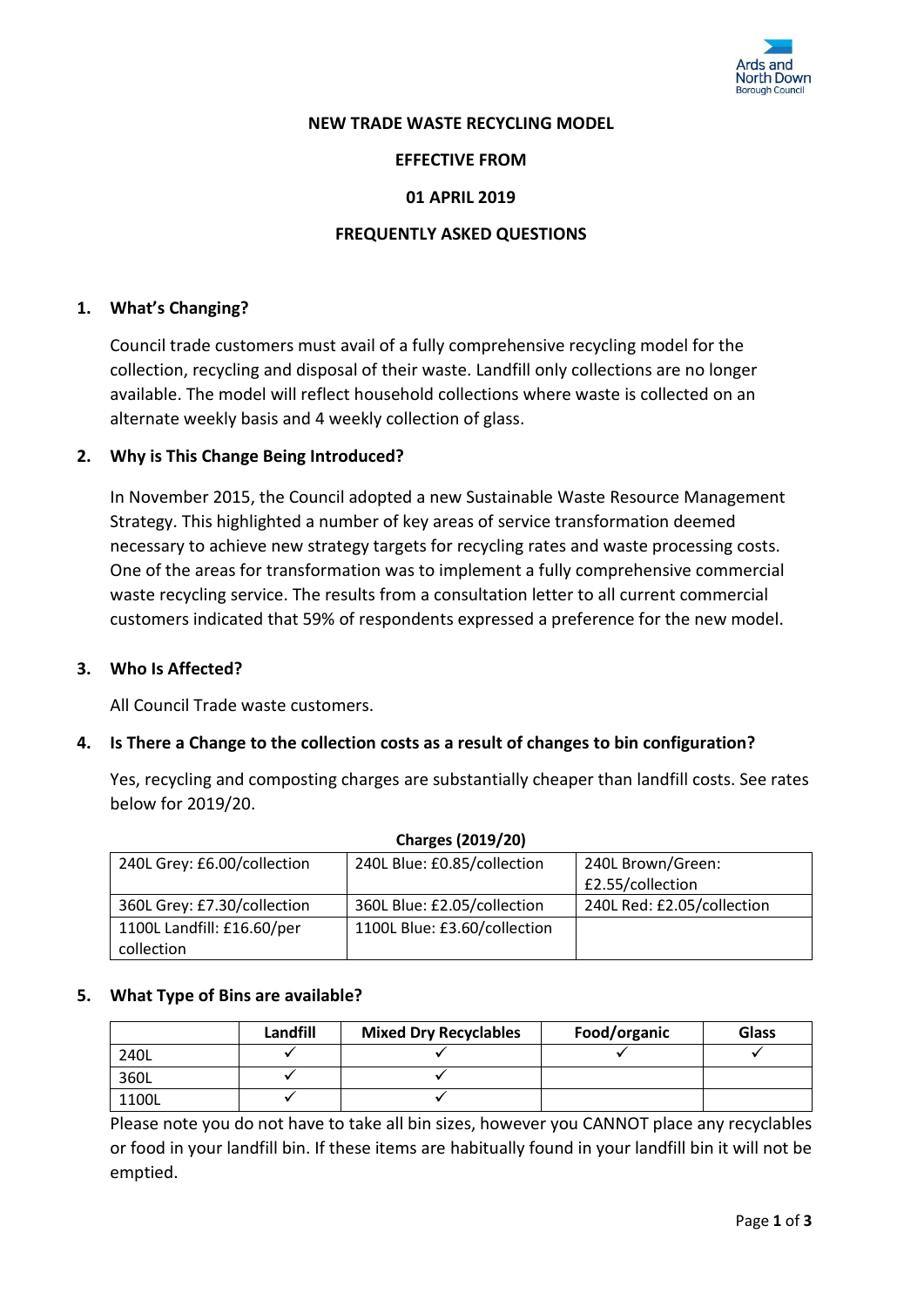

## **6. How Do I change my bin configuration?**

If you haven't already done so, please complete your Information Request Form (which was posted to your registered address) and return it ASAP.

If you are unsure of how many bins you will require please contact us and we will try and work this out with you, details below.

## **7. How Many Bins can you get?**

Customers can have as many bins as are needed to present the relevant waste at their businesses. At present landfill bins are charged at

| Size  | Cost | Delivery |
|-------|------|----------|
| 240L  | £29  | £5       |
| 360L  | £48  | £5       |
| 1100L | £200 | £10      |

Until 1<sup>st</sup> April 2019 all recycling containers are free of charge however charges for recycling bins will apply after this date.

# **8. Can I start recycling collections before the 1st April 2019?**

Where possible we will endeavour to get your new collection model up and running as soon after the request is made as possible. However, due to invoicing and operational constraints this may not be possible until 01/04/19.

## **9. What If I Find that I cannot control what is going in the bins?**

You should make every effort to try and ensure that you are using the correct containers for relevant waste and recyclables. You are responsible for how your waste is separated at your premises. We will work with you to resolve any issues where possible.

## **10. What if I have excess waste that needs emptied more frequently than fortnightly?**

As of 1<sup>st</sup> April 2019 the Councils collection vehicles will only be making landfill collections on a fortnightly basis in line with the household model. Should you need collections on 'Blue Bin' week, private contractors are available to arrange these collections with.

## **11. What Happens If I Break the Rules On Use of the new trade waste model?**

If recyclables or food are found in your landfill bin, a **Yellow Warning** sticker will be placed on your bin and a follow up letter will be sent to you. Your bin will be emptied on this occasion.